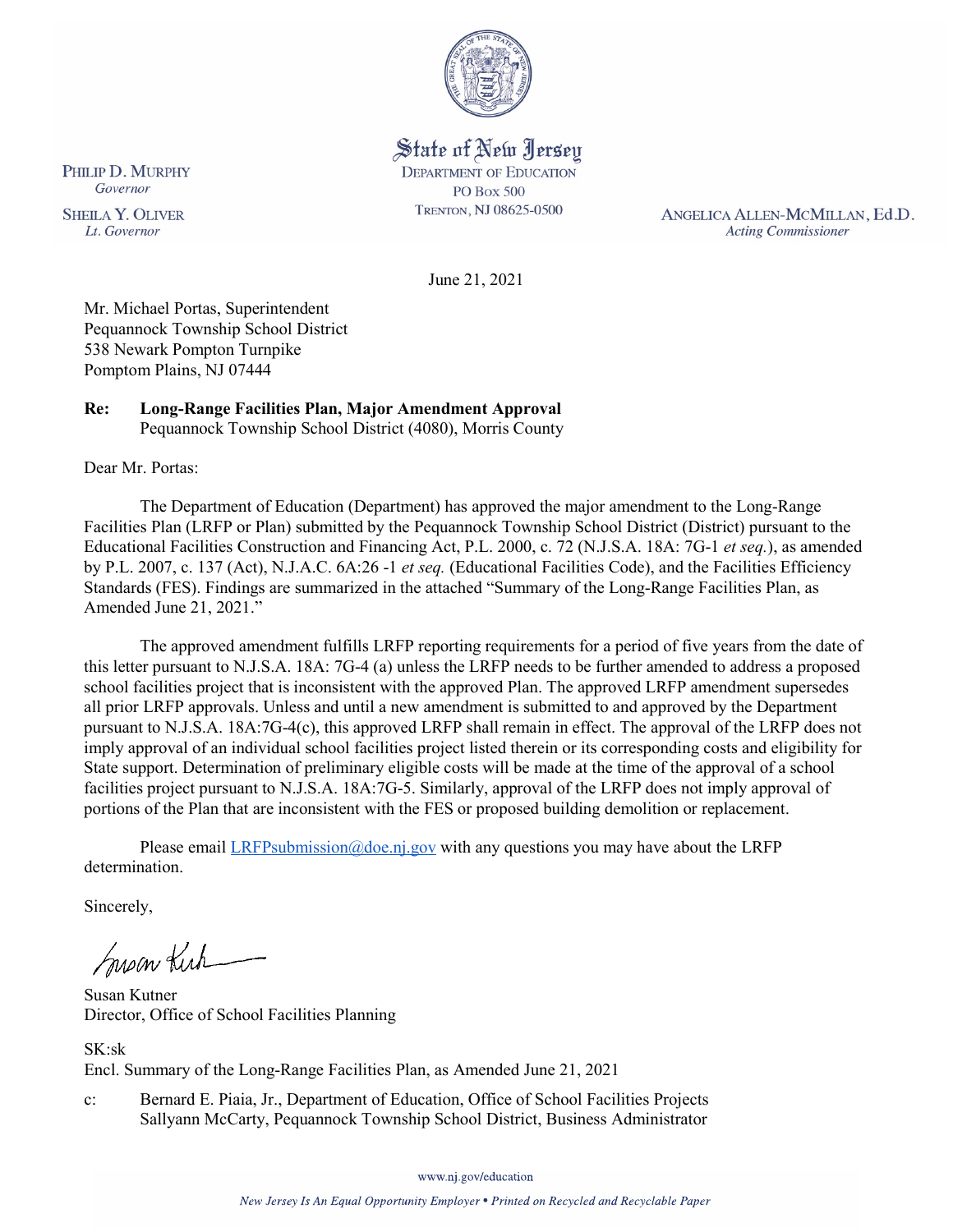# **Pequannock Township School District (4080) Summary of the Long-Range Facilities Plan, as Amended June 21, 2021**

The Department of Education (Department) has completed its review of the major amendment to the Long-Range Facilities Plan (LRFP or Plan) submitted by the Pequannock Township School District (District) pursuant to the Educational Facilities Construction and Financing Act, P.L. 2000, c. 72 (N.J.S.A. 18A: 7G-1 *et seq.*), as amended by P.L. 2007, c. 137 (Act), N.J.A.C. 6A:26-1 et seq. (Educational Facilities Code), and the Facilities Efficiency Standards (FES).

The following provides a summary of the District's approved amended LRFP. The summary is based on the standards set forth in the Act, the Educational Facilities Code, the FES, District-reported information in the Department's LRFP reporting system, and supporting documentation. The referenced reports in *italic* text are standard reports available on the Department's LRFP website.

#### **1. Inventory Overview**

The District is classified as a Regular Operating District (ROD) for funding purposes. It provides services for students in grades PK-12.

The District identified existing and proposed schools, sites, buildings, rooms, and site amenities in its LRFP. Table 1 lists the number of existing and proposed district schools, sites, and buildings. Detailed information can be found in the *School Asset Inventory Report* and the *Site Asset Inventory Report.*

**As directed by the Department, school facilities projects that have received initial approval by the Department and have been approved by the voters, if applicable, are represented as "existing" in the LRFP.** Approved projects that include new construction and/or the reconfiguration/reassignment of existing program space are as follows: n/a.

| Category                                     | <b>Existing</b> | <b>Proposed</b> |
|----------------------------------------------|-----------------|-----------------|
| Number of Schools (assigned DOE school code) |                 |                 |
| Number of School Buildings <sup>1</sup>      |                 |                 |
| Number of Non-School Buildings <sup>2</sup>  |                 |                 |
| Number of Vacant Buildings                   |                 |                 |
| Number of Sites                              |                 |                 |

#### **Table 1: Number of Schools, School Buildings, and Sites**

Based on the existing facilities inventory submitted by the District:

- Schools using leased buildings (short or long-term):  $n/a$
- Schools using temporary classroom units (TCUs), excluding TCUs supporting construction: n/a
- Vacant/unassigned school buildings:  $n/a$

 $\overline{a}$ 

<span id="page-1-1"></span><span id="page-1-0"></span>*<sup>1</sup>* Includes district-owned buildings and long-term leases serving students in district-operated programs

<sup>&</sup>lt;sup>2</sup> Includes occupied district-owned buildings not associated with a school, such as administrative buildings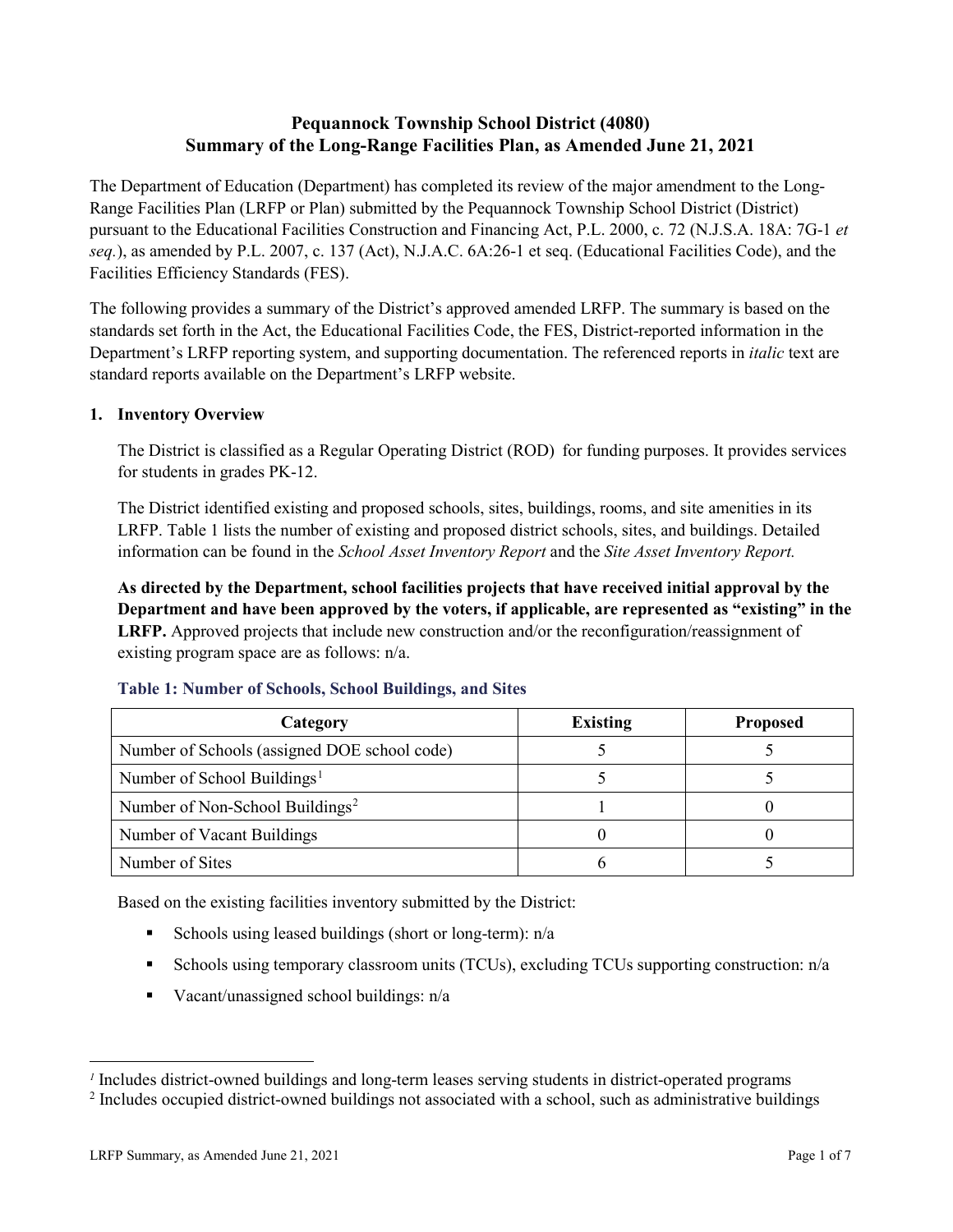Findings:

The Department has determined that the proposed inventory is adequate for approval of the District's LRFP amendment. However, the LRFP determination does not imply approval of an individual school facilities project listed within the LRFP; the District must submit individual project applications for project approval.

# **2. District Enrollments**

The District determined the number of students, or "proposed enrollments," to be accommodated for LRFP planning purposes on a district-wide basis and in each school.

The Department minimally requires the submission of a standard cohort-survival projection using historic enrollment data from the Application for School State Aid (ASSA) or NJ Smart. The cohort-survival method projection method forecasts future students based upon the survival of the existing student population as it moves from grade to grade. A survival ratio of less than 1.00 indicates a loss of students, while a survival ratio of more than 1.00 indicates the class size is increasing. For example, if a survival ratio tracking first to second grade is computed to be 1.05, the grade size is increasing by 5% from one year to the next. The cohort-survival projection methodology works well for communities with stable demographic conditions. Atypical events impacting housing or enrollments, such as an economic downturn that halts new housing construction or the opening of a charter or private school, typically makes a cohort-survival projection less reliable.

#### **Proposed enrollments are based on a standard cohort-survival enrollment projection.**

Adequate supporting documentation was submitted to the Department to justify the proposed enrollments. Table 2 provides a comparison of existing and projected enrollments. All totals include special education students.

|                              | <b>Existing Enrollments</b> | <b>District Proposed Enrollments</b> |
|------------------------------|-----------------------------|--------------------------------------|
| <b>Grades</b>                | 2019-20                     | 2024-25                              |
| PK (excl. private providers) | 32                          | 35                                   |
| Grades K to 5                | 886                         | 907                                  |
| Grades 6 to 8                | 461                         | 452                                  |
| Grades 9 to 12               | 659                         | 604                                  |
| <b>Totals PK to 12</b>       | 2,038                       | 1,998                                |

# **Table 2: Enrollments**

Findings:

The Department has determined the District's proposed enrollments to be acceptable for approval of the District's LRFP amendment. The Department will require a current enrollment projection at the time an application for a school facilities project is submitted incorporating the District's most recent enrollments in order to verify that the LRFP's planned capacity is appropriate for the updated enrollments.

# **3. District Practices Capacity**

Based on information provided in the room inventories, District Practices Capacity was calculated for each school building to determine whether adequate capacity is proposed for the projected enrollments based on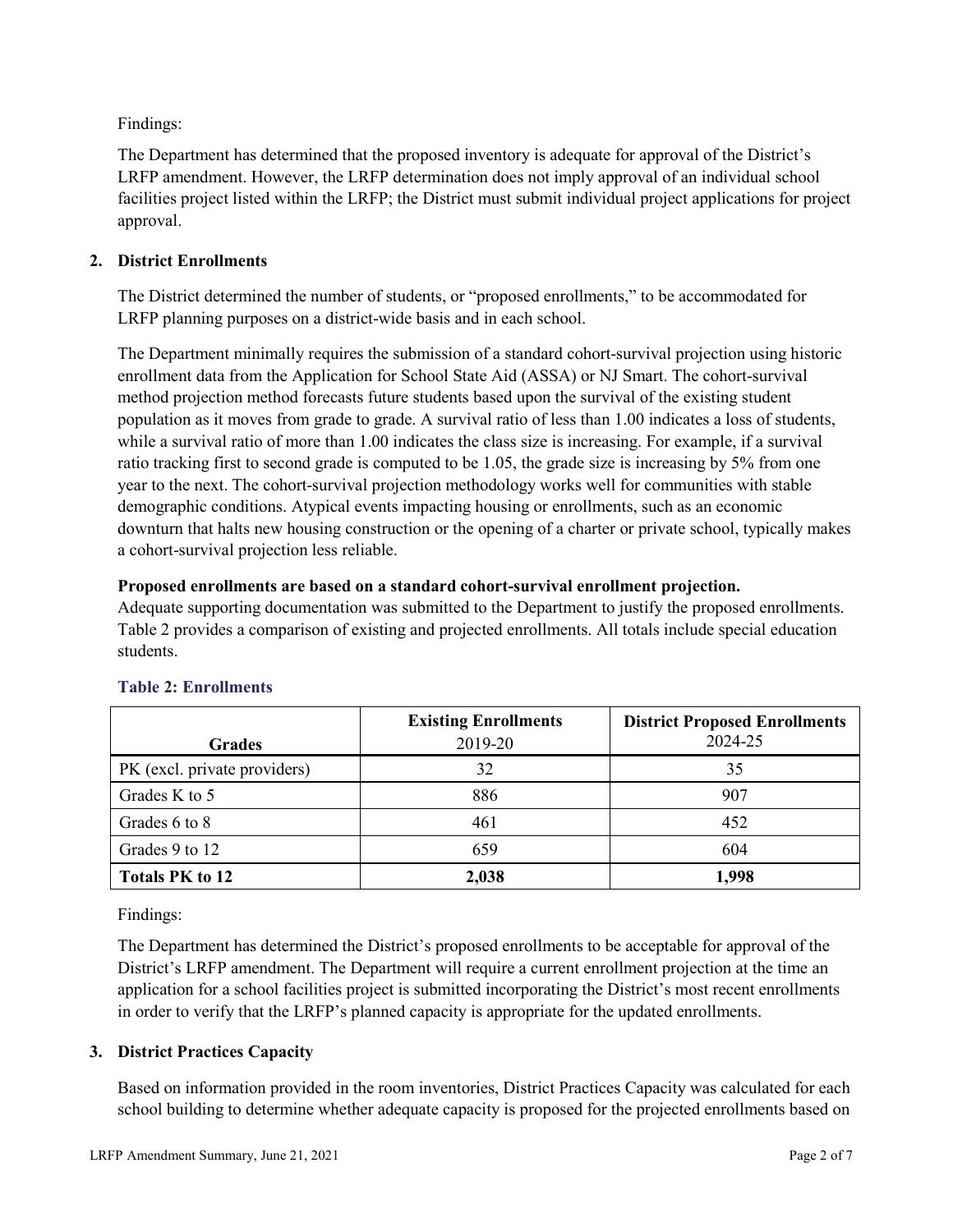district scheduling and class size practices. The capacity totals assume instructional buildings can be fully utilized regardless of school sending areas, transportation, and other operational issues. The calculations only consider district-owned buildings and long-term leases; short term leases and temporary buildings are excluded. **A capacity utilization factor of 90% for classrooms serving grades K-8 and 85% for classrooms serving grades 9-12 is applied in accordance with the FES.** No capacity utilization factor is applied to preschool classrooms.

In certain cases, districts may achieve adequate District Practices Capacity to accommodate enrollments but provide inadequate square feet per student in accordance with the FES, resulting in educational adequacy issues and "Unhoused Students." Unhoused students are considered in the "Functional Capacity" calculations used to determine potential State support for school facilities projects and are analyzed in Section 4.

Table 3 provides a summary of proposed enrollments and existing and proposed District-wide capacities. Detailed information can be found in the LRFP website reports titled *FES and District Practices Capacity Report, Existing Rooms Inventory Report, and Proposed Rooms Inventory Report.*

| <b>Grades</b>              | <b>Proposed</b><br><b>Enrollments</b> | <b>Existing</b><br><b>District</b><br><b>Practices</b><br>Capacity | <b>Existing</b><br>Deviation* | <b>Proposed</b><br><b>District</b><br><b>Practices</b><br>Capacity | <b>Proposed</b><br>Deviation* |
|----------------------------|---------------------------------------|--------------------------------------------------------------------|-------------------------------|--------------------------------------------------------------------|-------------------------------|
| Elementary ( $PK$ to 5)    | 942                                   | 950.90                                                             | 8.90                          | 950.90                                                             | 8.90                          |
| Middle $(6 \text{ to } 8)$ | 452                                   | 456.30                                                             | 4.30                          | 456.30                                                             | 4.30                          |
| High $(9 \text{ to } 12)$  | 604                                   | 611.15                                                             | 7.15                          | 611.15                                                             | 7.15                          |
| <b>District Totals</b>     | 1,998                                 | 2,018.35                                                           | 20.35                         | 2,018.35                                                           | 20.35                         |

# **Table 3: District Practices Capacity Analysis**

*\* Positive numbers signify surplus capacity; negative numbers signify inadequate capacity. Negative values for District Practices capacity are acceptable for approval if proposed enrollments do not exceed 100% capacity utilization.*

Considerations:

- Based on the proposed enrollments and existing room inventories, the District is projected to have inadequate capacity for the following grade groups, assuming all school buildings can be fully utilized: n/a
- Adequate justification has been provided by the District if the proposed capacity for a school significantly deviates from the proposed enrollments. Generally, surplus capacity is acceptable for LRFP approval if additional capacity is not proposed through new construction.

# Findings:

The Department has determined that proposed District capacity, in accordance with the proposed enrollments, is adequate for approval of the District's LRFP amendment. The Department will require a current enrollment projection at the time an application for a school facilities project is submitted, incorporating the District's most recent Fall Enrollment Report, in order to verify that the LRFP's planned capacity meets the District's updated enrollments.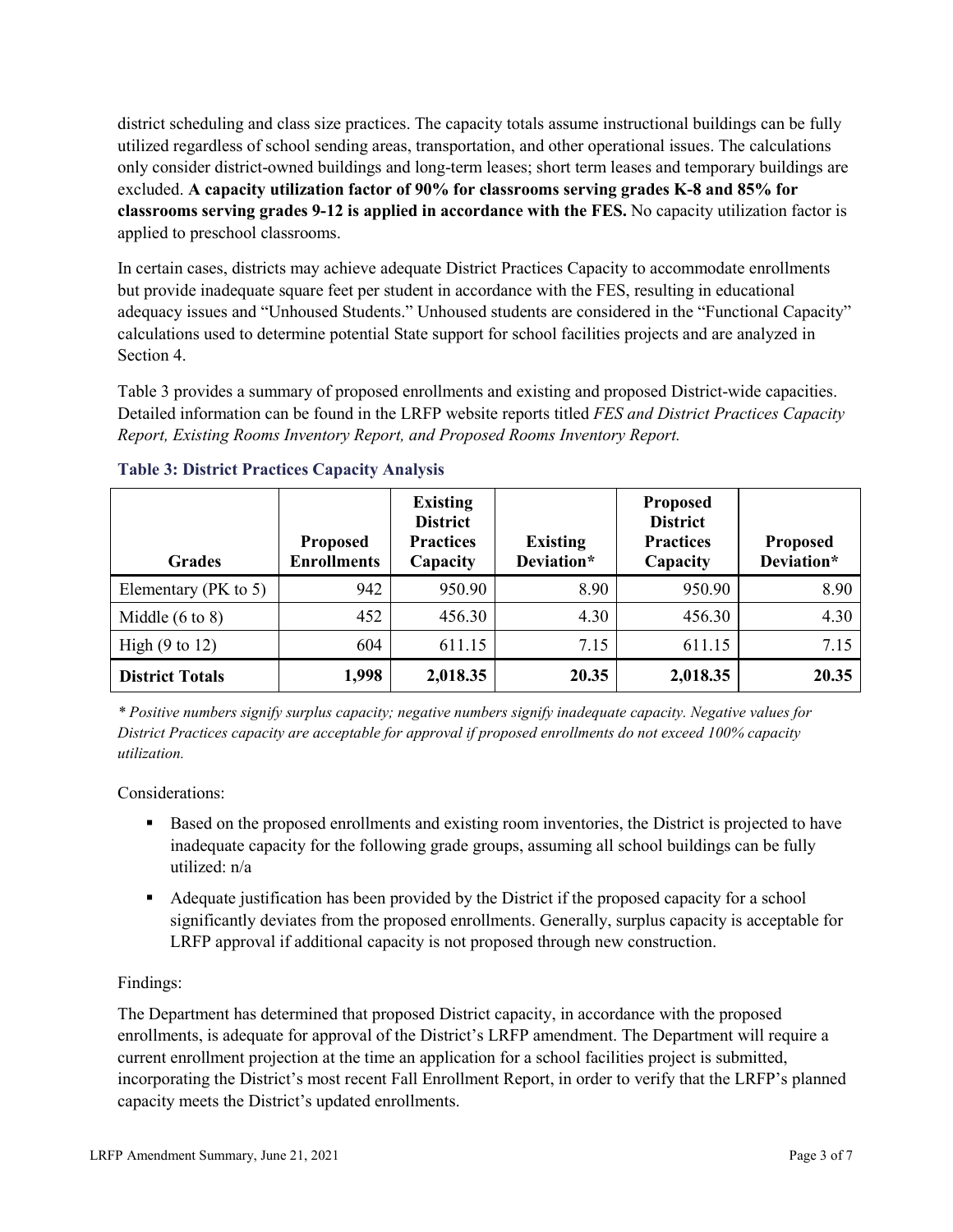# **4. New Construction Funding Eligibility**

*Functional Capacity* was calculated and compared to the proposed enrollments to provide a **preliminary estimate** of Unhoused Students and new construction funding eligibility. **A final determination will be made at the time of project application approval.**

*Functional Capacity* is the adjusted gross square footage of a school building *(total gross square feet minus excluded space)* divided by the minimum area allowance per full-time equivalent student for the grade level contained therein. *Unhoused Students* is the number of students projected to be enrolled in the District that exceeds the Functional Capacity of the District's schools pursuant to N.J.A.C. 6A:26-2.2(c). *Excluded Square Feet* includes (1) square footage exceeding the FES for any pre-kindergarten, kindergarten, general education, or self-contained special education classroom; (2) grossing factor square footage *(corridors, stairs, mechanical rooms, etc.)* that exceeds the FES allowance, and (3) square feet proposed to be demolished or discontinued from use. Excluded square feet may be revised during the review process for individual school facilities projects.

Table 4 provides a preliminary assessment of the Functional Capacity, Unhoused Students, and Estimated Maximum Approved Area for Unhoused Students for each FES grade group. The calculations exclude temporary facilities and short-term leased buildings. School buildings proposed for whole or partial demolition or reassignment to a non-school use are excluded from the calculations pending project application review. If a building is proposed to be reassigned to a different school, the square footage is applied to the proposed grades after reassignment. Buildings that are not assigned to a school are excluded from the calculations. In addition, only preschool students eligible for state funding (former ECPA students) are included. Detailed information concerning the calculations can be found in the *Functional Capacity and Unhoused Students Report* and the *Excluded Square Footage Report.*

| Category                                     | $PK/K$ to 5 | 6 to 8 | 9 to 12  | <b>Total</b> |
|----------------------------------------------|-------------|--------|----------|--------------|
| Eligible PK /K-12 Proposed Enrollments       | 942         | 452    | 604      |              |
| FES Area Allowance (SF/student)              | 125.00      | 134.00 | 151.00   |              |
| <b>Prior to Completion of Proposed Work:</b> |             |        |          |              |
| <b>Existing Gross Square Feet</b>            | 138,118     | 84,772 | 126,661  | 349,551      |
| <b>Adjusted Gross Square Feet</b>            | 133,754     | 82,616 | 124,821  | 341,192      |
| <b>Adjusted Functional Capacity</b>          | 1,070.03    | 616.54 | 826.63   |              |
| Unhoused Students                            | 0.00        | 0.00   | 0.00     |              |
| Est. Max. Area for Unhoused Students         | 0.00        | 0.00   | 0.00     |              |
| <b>After Completion of Proposed Work:</b>    |             |        |          |              |
| Gross Square Feet                            | 138,118     | 84,772 | 126,661  | 349,551      |
| New Gross Square Feet                        | $\theta$    | 0      | $\theta$ | $\Omega$     |
| <b>Adjusted Gross Square Feet</b>            | 133,754     | 82,616 | 124,821  | 341,192      |
| <b>Functional Capacity</b>                   | 1,070.03    | 616.54 | 826.63   |              |
| <b>Unhoused Students after Construction</b>  | 0.00        | 0.00   | 0.00     |              |
| Est. Max. Area Remaining                     | 0.00        | 0.00   | 0.00     |              |

#### **Table 4: Estimated Maximum Approved Area for Unhoused Students**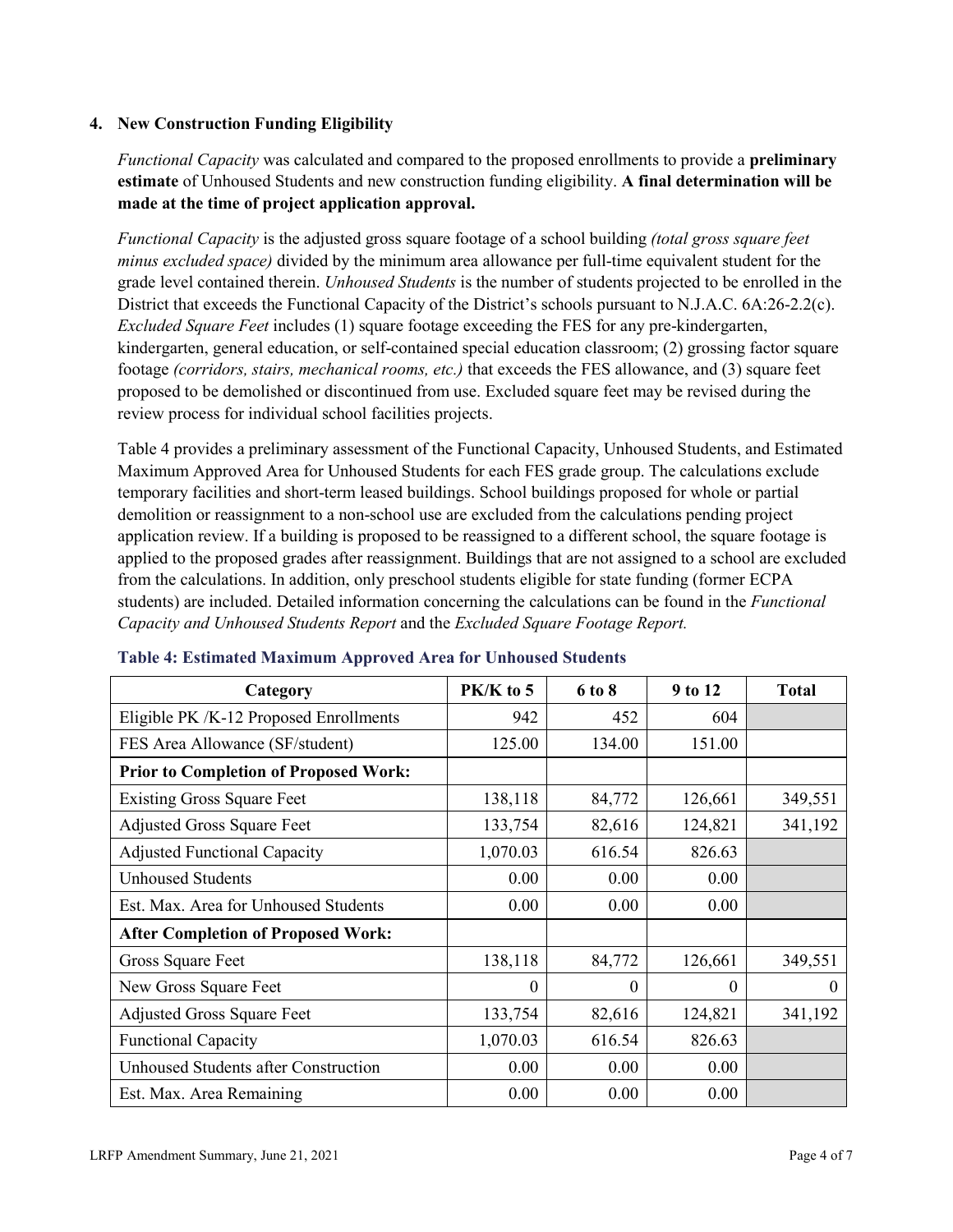Facilities used for non-instructional or non-educational purposes are ineligible for State support under the Act. However, projects for such facilities shall be reviewed by the Department to determine whether they are consistent with the District's LRFP and whether the facility, if it is to house students (full or part time) conforms to educational adequacy requirements. These projects shall conform to all applicable statutes and regulations.

Estimated costs represented in the LRFP by the District are for capital planning purposes only. The estimates are not intended to represent preliminary eligible costs or final eligible costs of approved school facilities projects.

Considerations:

- The District does not have approved projects pending completion, as noted in Section 1, that impact the Functional Capacity calculations.
- **The Functional Capacity calculations** *exclude* square feet proposed for demolition or discontinuation for the following FES grade groups and school buildings pending a feasibility study and project review: n/a.
- Based on the preliminary assessment, the District has Unhoused Students prior to the completion of proposed work for the following FES grade groups: n/a.
- New construction is proposed for the following FES grade groups: n/a.
- Proposed new construction exceeds the estimated maximum area allowance for Unhoused Students prior to the completion of the proposed work for the following grade groups: n/a.
- The District, based on the preliminary LRFP assessment, will not have Unhoused Students after completion of the proposed LRFP work. If the District is projected to have Unhoused Students, adequate justification has been provided to confirm educational adequacy in accordance with Section 6 of this determination.

# Findings:

Functional Capacity and Unhoused Students calculated in the LRFP are preliminary estimates. Preliminary Eligible Costs (PEC) and Final Eligible Costs (FEC) will be included in the review process for specific school facilities projects. A feasibility study undertaken by the District is required if building demolition or replacement is proposed per N.J.A.C. 6A:26-2.3(b)(10).

# **5. Proposed Work**

The District assessed program space, capacity, and physical plant deficiencies to determine corrective actions. Capital maintenance, or *"system actions,"* address physical plant deficiencies due to operational, building code, and /or life cycle issues. Inventory changes, or *"inventory actions,*" add, alter, or eliminate sites, site amenities, buildings, and/or rooms.

The Act (N.J.S.A. 18A:7G-7b) provides that all school facilities shall be deemed suitable for rehabilitation unless a pre-construction evaluation undertaken by the District demonstrates to the satisfaction of the Commissioner that the structure might pose a risk to the safety of the occupants even after rehabilitation or that rehabilitation is not cost-effective. Pursuant to N.J.A.C. 6A:26-2.3(b)(10), the Commissioner may identify school facilities for which new construction is proposed in lieu of rehabilitation for which it appears from the information presented that new construction is justified, provided, however, that for such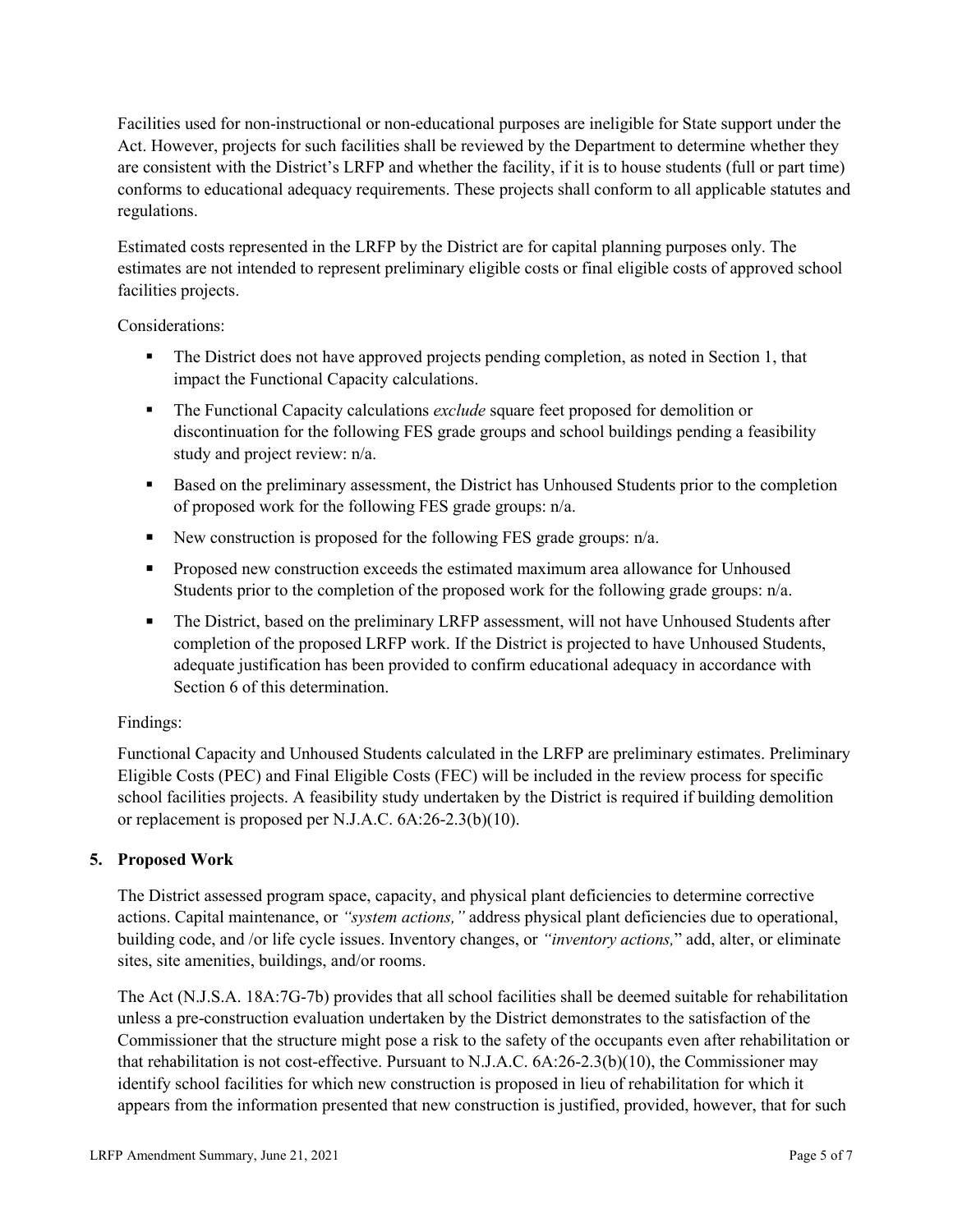school facilities so identified, the District must submit a feasibility study as part of the application for the specific school facilities project. The cost of each proposed building replacement is compared to the cost of additions or rehabilitation required to eliminate health and safety deficiencies and to achieve the District's programmatic model.

Table 5 lists the scope of work proposed for each school based on the building(s) serving their student population. Proposed inventory changes are described in the LRFP website reports titled *"School Asset Inventory Report and "Proposed Room Inventory Report."* Information concerning proposed systems work, or capital maintenance can be found in the "LRFP Systems Action Summary Report."

With the completion of the proposed work, the following schools are proposed to be eliminated: n/a; the following schools are proposed to be added: n/a.

| <b>Proposed Scope of Work</b>                                                                  | <b>Applicable Schools</b>                                                                                                |
|------------------------------------------------------------------------------------------------|--------------------------------------------------------------------------------------------------------------------------|
| <b>Renovation only</b> (no new construction)                                                   |                                                                                                                          |
| System actions only (no inventory actions)                                                     | Hillview $(055)$ ; North Blvd. $(060)$ ;<br>Pequannock Twp HS (050); Pequannock<br>Valley (080); Stephen J. Gerace (100) |
| Existing inventory actions only (no systems actions)                                           | n/a                                                                                                                      |
| Systems and inventory changes                                                                  | n/a                                                                                                                      |
| <b>New construction</b>                                                                        |                                                                                                                          |
| Building addition only (no systems actions)                                                    | n/a                                                                                                                      |
| Renovation and building addition (system, existing<br>inventory, and new construction actions) | n/a                                                                                                                      |
| New building on existing site                                                                  | n/a                                                                                                                      |
| New building on new or expanded site                                                           | n/a                                                                                                                      |
| Site and building disposal (in addition to above scopes)                                       |                                                                                                                          |
| Partial building demolition                                                                    | n/a                                                                                                                      |
| Whole building demolition                                                                      | n/a                                                                                                                      |
| Site and building disposal or discontinuation of use                                           | n/a                                                                                                                      |

#### **Table 5: School Building Scope of Work**

Findings:

The Department has determined that the proposed work is adequate for approval of the District's LRFP amendment. However, Department approval of proposed work in the LRFP does not imply the District may proceed with a school facilities project. The District must submit individual project applications with cost estimates for Department project approval. Both school facilities project approval and other capital project review require consistency with the District's approved LRFP.

# **6. Proposed Room Inventories and the Facilities Efficiency Standards**

The District's proposed school buildings were evaluated to assess general educational adequacy in terms of compliance with the FES area allowance pursuant to N.J.A.C. 6A:26-2.2 and 2.3.